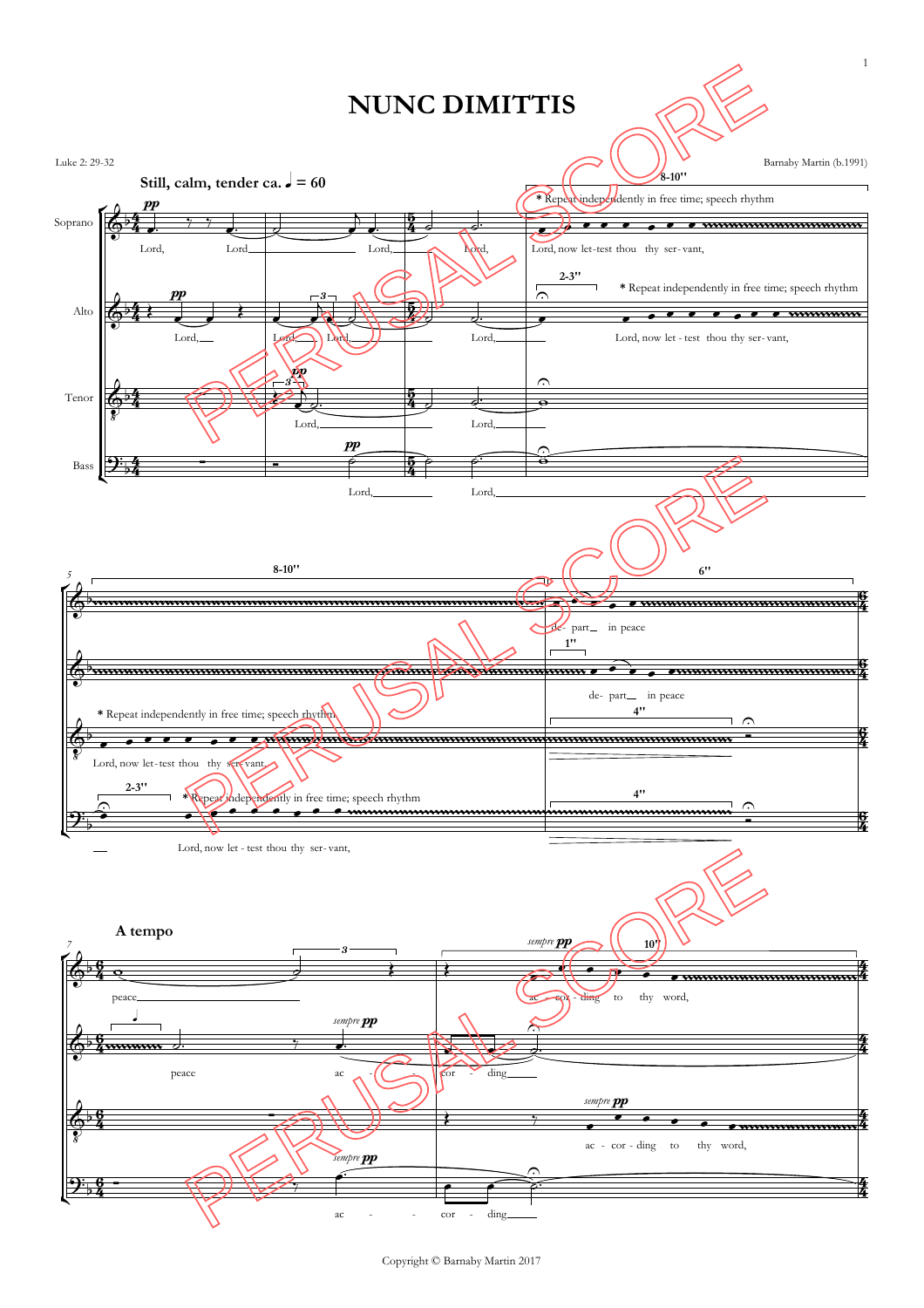



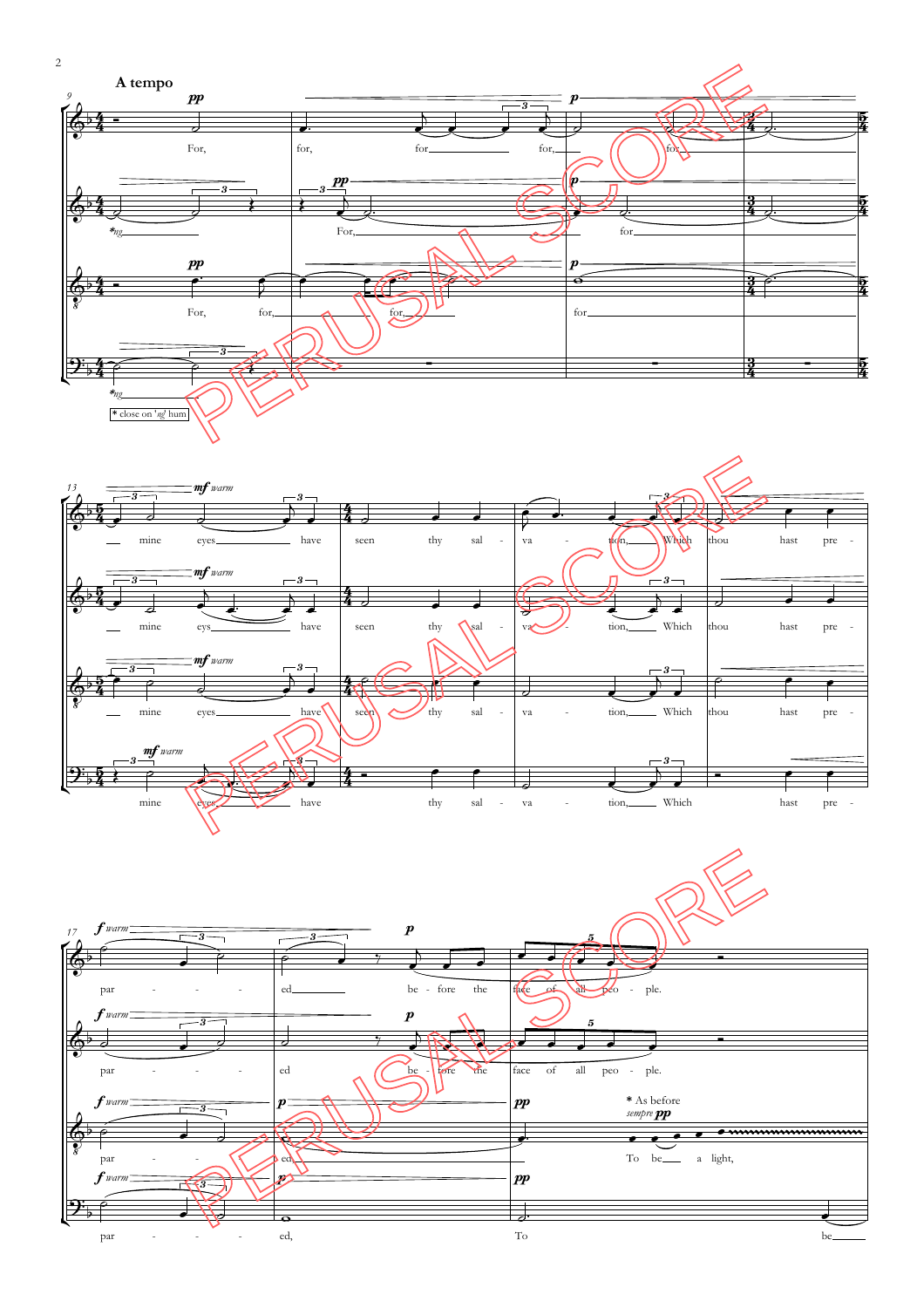





\*If sung with four singers, the Bb can be omitted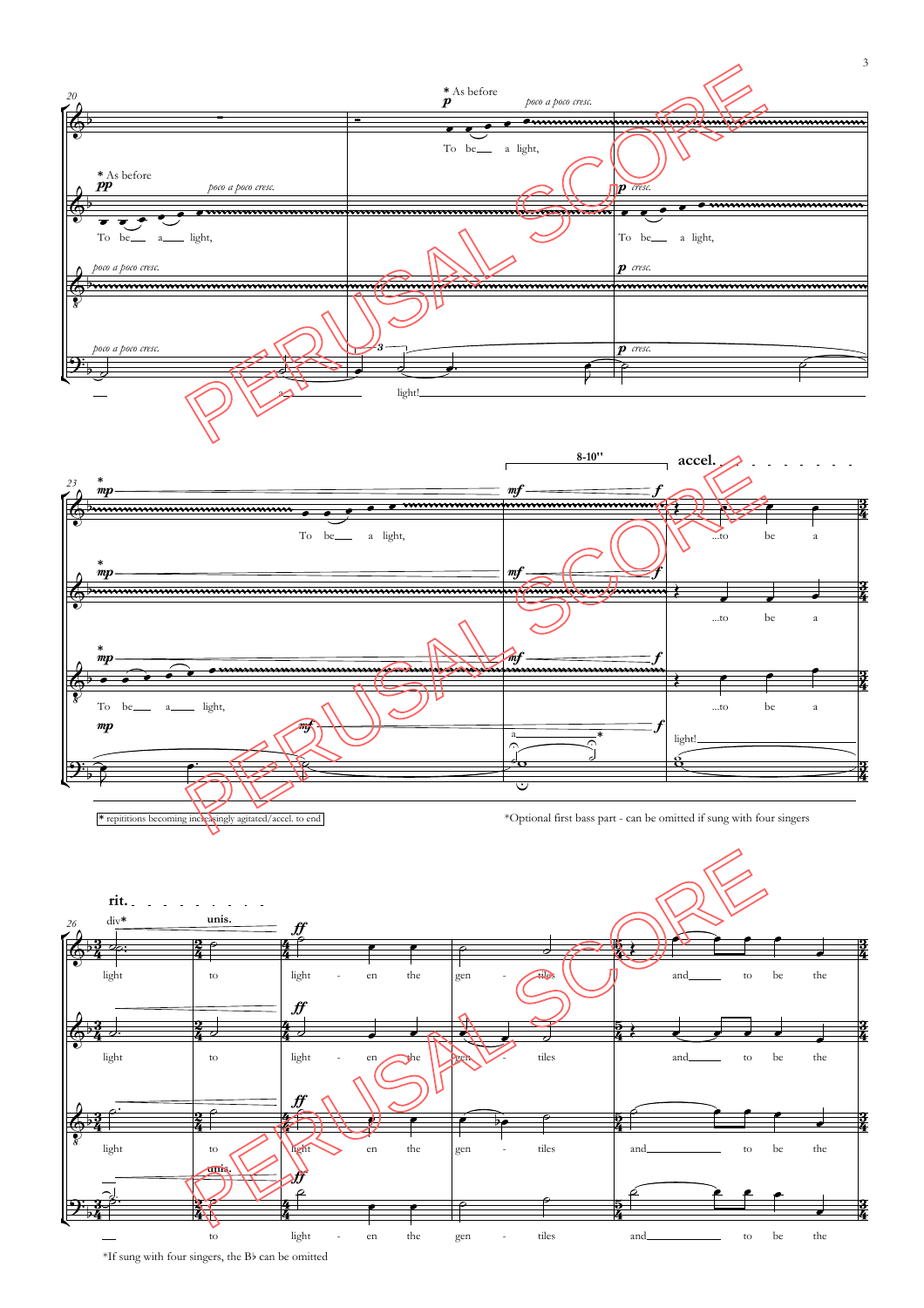





\*Glo-ry be to the Fa-ther, and to the Son,